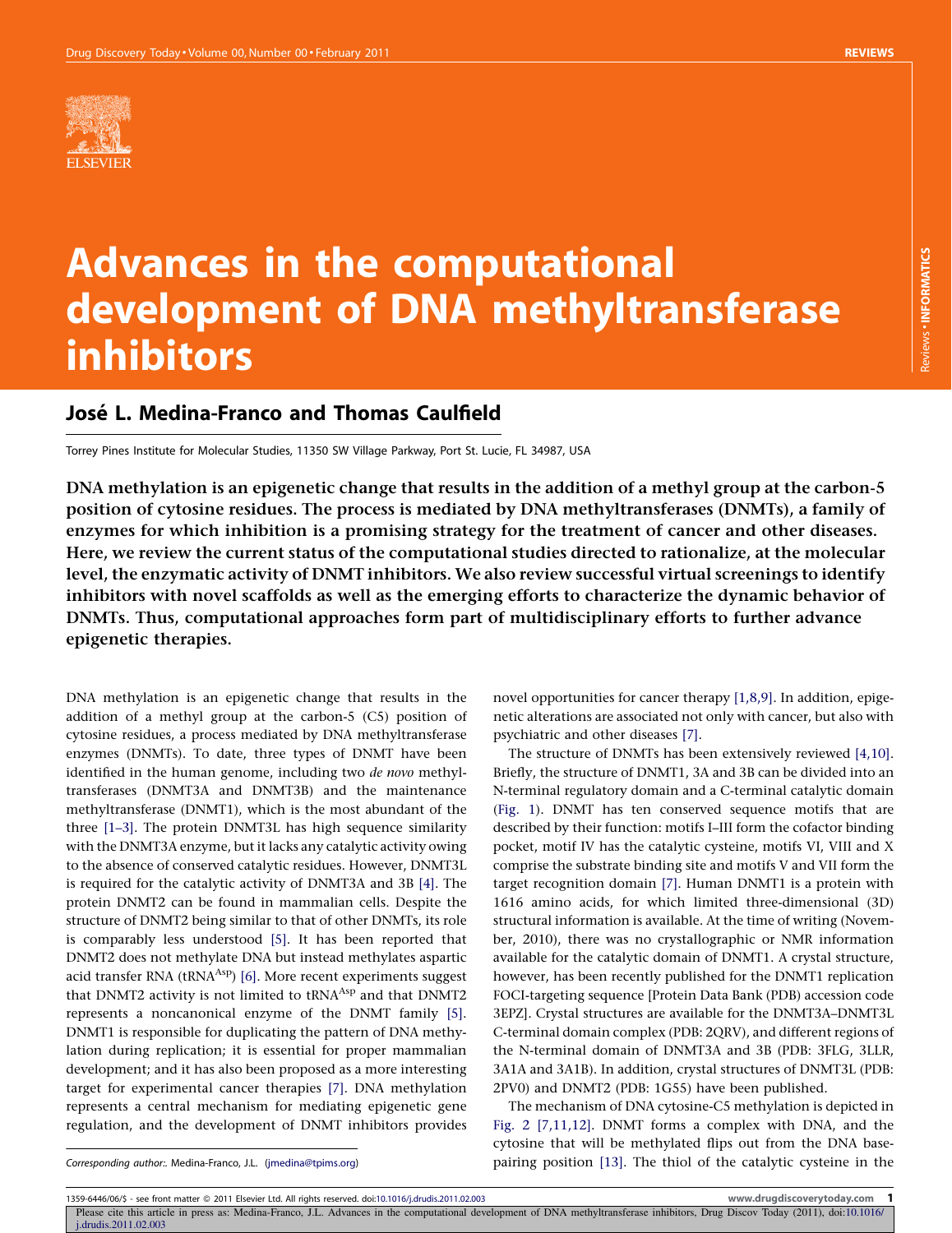# **RTICLE IN PRESS**

<span id="page-1-0"></span>

#### FIGURE 1

Structure of the known DNMTs. (a) Schematic representation of the DNMTs, and DNMT-like proteins. DNMT1, 2, 3A, 3B and L can be split into two main domains: regulatory and catalytic. Key conserved regions are shown (roman numerals) and other areas of structural importance are also indicated. The structure inset shows the entire DNMT1 molecule. (b) A close up of the catalytic site for DNMT1 with SAH (yellow) bound close to the core conserved residues (red) and catalytic cysteine (green). All other conserved or interacting residues are in blue. Abbreviations: Cys, cysteine; PHD, plant homeodomain.

active site of DNMTs acts as a nucleophile that attacks the 6 position of the target cytosine to generate a covalent intermediate between the enzyme and DNA. The 5-position of the cytosine is activated and conducts a nucleophilic attack on the methyl group of the methyl-donating cofactor S-adenosyl-L-methionine (SAM) to form the 5-methyl covalent adduct and S-adenosyl-L-homocysteine (SAH). The attack on the 6-position is assisted by transient protonation of the cytosine ring at the endocyclic nitrogen atom



#### FIGURE 2

Mechanism of DNA methylation. After DNMT forms a complex with DNA and the cytosine that will be methylated flips out of the DNA, the thiol of the catalytic cysteine acts as a nucleophile that attacks the 6-position of the target cytosine to generate a covalent intermediate. The 5-position of the cytosine is activated and performs a nucleophilic attack on the methyl group of SAM to form the 5-methyl covalent adduct and SAH. The attack on the 6 position is assisted by transient protonation of the cytosine ring at the endocyclic nitrogen atom N3, which is stabilized by a glutamate residue. The carbanion might also be stabilized by resonance, where an arginine residue might participate in the stabilization. The covalent complex between the methylated base and the DNA is resolved by deprotonation at the 5-position to generate the methylated cytosine and the free enzyme. The 5-methylated cytosine base then flips back into its original position within the DNA.

N3, which is stabilized by a glutamate residue. The carbanion might also be stabilized by resonance [\[14\],](#page-6-0) where an arginine residue might have an important role in the catalytic mechanism. The covalent complex between the methylated base and the DNA is resolved by deprotonation at the 5-position to generate the methylated cytosine and the free enzyme. The 5-methylated cytosine base then flips back into its original position within the DNA. Two DNMT inhibitors approved for human use (discussed below) are based on this mechanism [\[7\].](#page-6-0)

This review is divided into three main sections. Current DNMT inhibitors are discussed first, followed by molecular modeling studies toward the understanding of the mechanism of action of known DNMT inhibitors at the molecular level. Finally, successful

<sup>2</sup> www.drugdiscoverytoday.com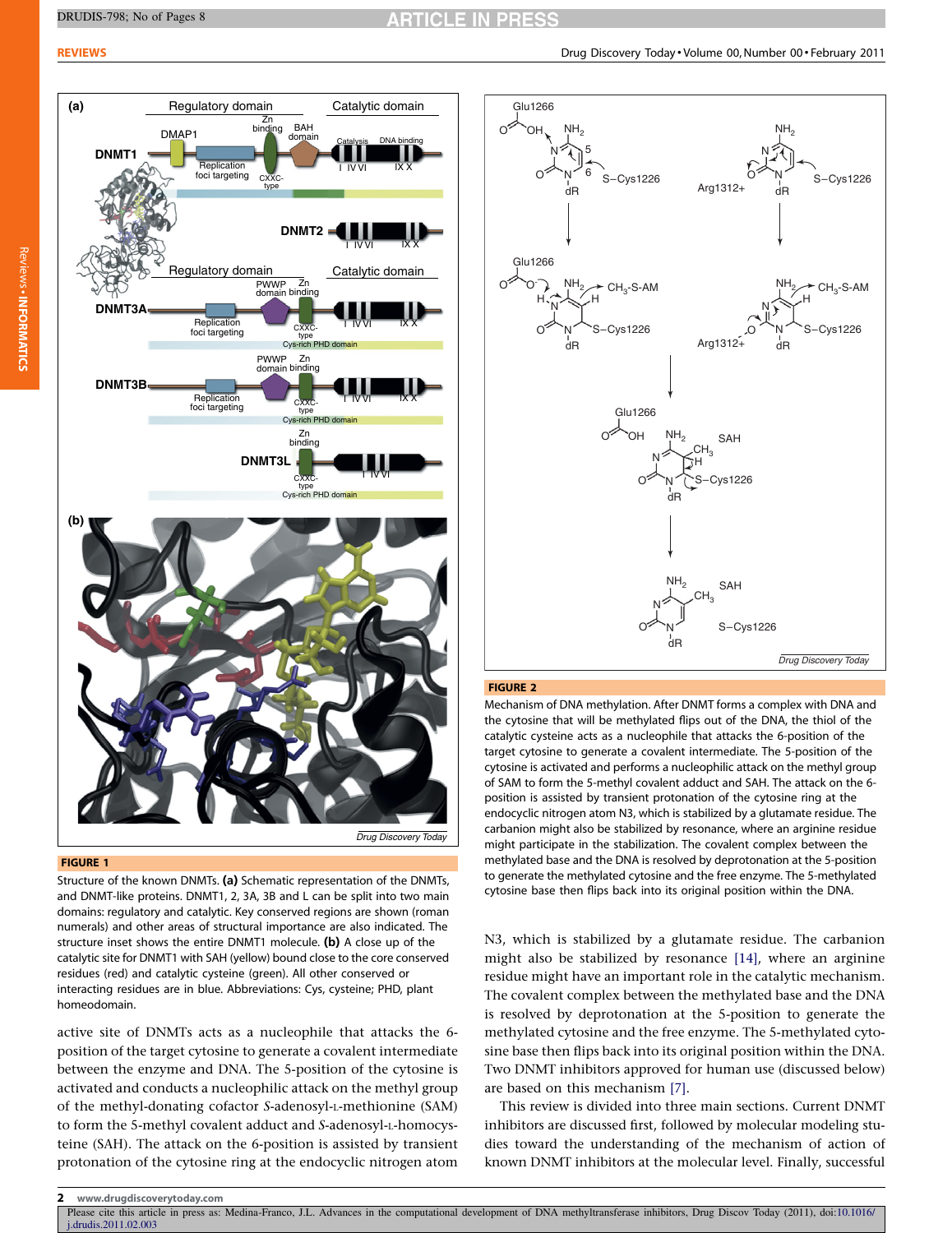<span id="page-2-0"></span>

nanaomycin A with DNMT3B is also shown [48]. with DNMT3B is also shown [\[48\]](#page-7-0).

Reviews -

INFORMATICS

Reviews . INFORMATICS

nanaomycin

www.drugdiscoverytoday.com 3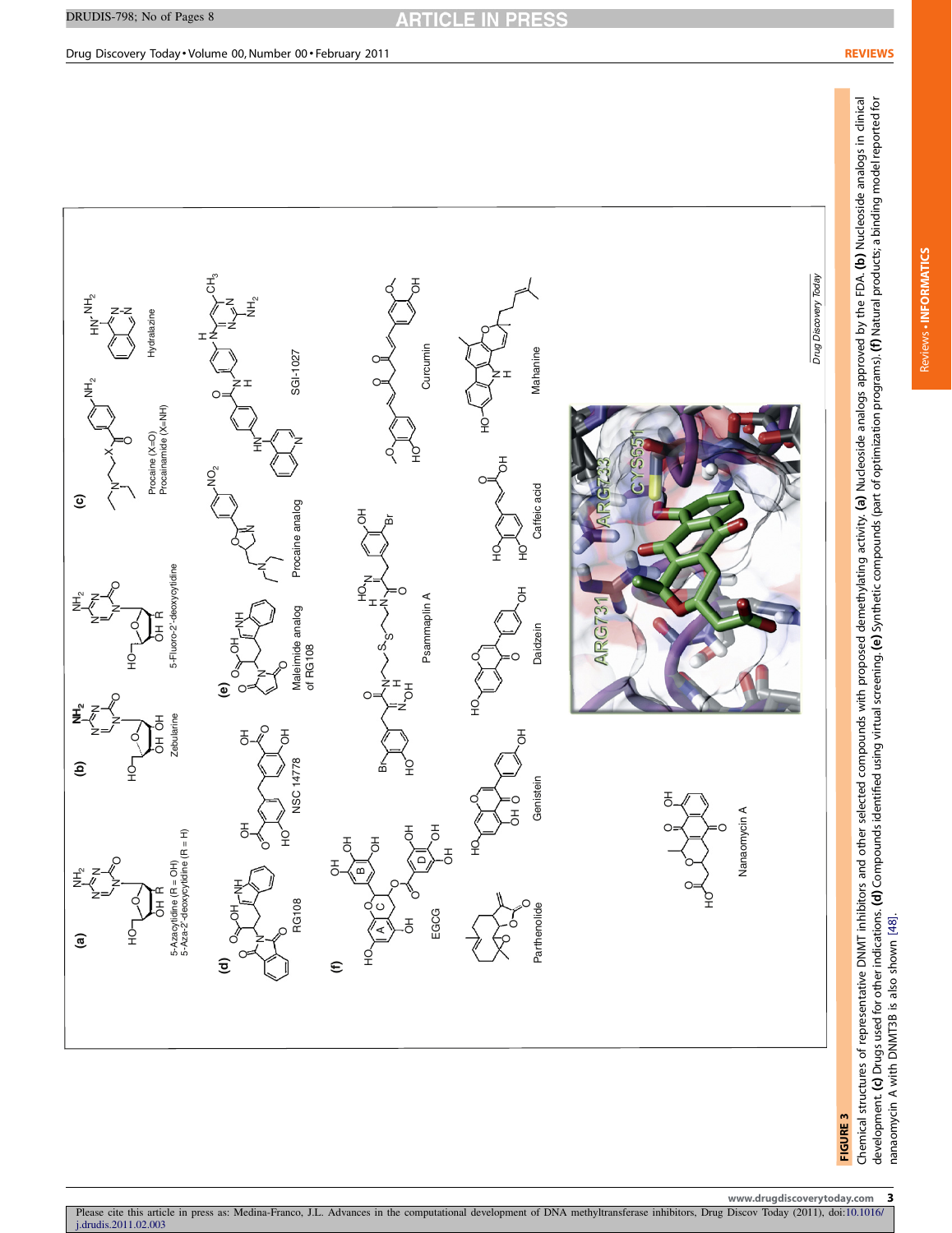virtual screening studies to identify novel small molecule inhibitors are reviewed.

# DNMT inhibitors

DNMT inhibitors can be classified into two broad categories. One category includes 'mechanistic inhibitors', such as nucleosides and nucleoside derivatives, which are incorporated into DNA and act as suicide inhibitors via a covalent adduct formation. The second category is the non-nucleoside inhibitors [\[7,9\].](#page-6-0)

To date, only two nucleoside analogs, 5-azacytidine and 5-aza-2'-deoxycytidine, have been developed clinically. These drugs, after incorporation into DNA, cause covalent trapping and subsequent depletion of DNMTs [\[8,12\]](#page-6-0). Aza nucleosides are approved by the Food and Drug Administration (FDA) for the treatment of myelodysplastic syndrome, where they demonstrate significant, although usually transient, improvement in patient survival, and are also currently being tested in many solid cancers [\[15,16\].](#page-6-0) These drugs have relatively low specificity and are characterized by substantial cellular and clinical toxicity [\[8\]](#page-6-0). The exact mechanism of antitumor action for these drugs (by demethylation of aberrantly silenced growth regulatory genes, induction of DNA damage, or other mechanisms) also remains unclear [\[17,18\].](#page-6-0) These issues have prompted the urgent need to identify novel and more specific DNMT inhibitors.

Representative DNMT inhibitors and other candidate demethylating agents are depicted in [Fig. 3.](#page-2-0) Promising nucleoside analogs are zebularine and 5-fluoro-2'-deoxycytidine. These are mechanism-based inhibitors that mimic reactive intermediates in the mechanism of methylation. Some of the non-nucleoside DNMT inhibitors are approved drugs for other indications (e.g. the antihypertensive drug hydralazine [\[19\]](#page-6-0), the local anesthetic procaine [\[20\]](#page-7-0), and the antiarrhythmic drug procainamide [\[21\]](#page-7-0)). Constrained analogs of procaine have been reported [\[22\].](#page-7-0) A synthetic quinoline-based compound, SGI-1027, has been described as a DNMT1, DNMT3A and DNMT3B inhibitors [\[23\].](#page-7-0) SAH analogs presumably binding in the co-factor binding pocket have also been reported as selective inhibitors toward DNMTs [\[24,25\].](#page-7-0) The antisense oligodeoxynucleotide MG98 has also been proposed as a DNMT inhibitor [\[26\].](#page-7-0) Other DNMT inhibitors have been identified by docking-based virtual screening. Examples of such compounds, reviewed in detail below, include the L-tryptophan derivative RG108 [\[27\]](#page-7-0), the methylenedisalicylic acid NSC 14778, and NSC 319745 [\[28\].](#page-7-0) Synthetic analogs of RG108 have also been recently reported [\[29\]](#page-7-0) ([Fig. 3](#page-2-0)), and some of these and other DNMT inhibitors are reviewed elsewhere [\[30,31\]](#page-7-0).

# Natural products as DNMT inhibitors

Several natural products are associated with DNA methylation inhibition, highlighting their potential for cancer chemoprevention [32-34]. The main polyphenol compound from green tea,  $(-)$ epigallocathechin-3-gallate (EGCG), has been proposed to inhibit DNMT1 by blocking the active site of the enzyme, leading to reactivation of methylation-silenced genes in cancer cells [\[35,36\]](#page-7-0). Other tea polyphenols, such as catechin and epicathechin, and the bioflavonoids quercetin, fisetin, and myricetin, have also been implicated in DNA methylation inhibition. The catechol containing dietary epicathechin has been suggested to inhibit DNA methylation indirectly owing to the increased formation

of SAH, as a consequence of cathechol-O-methyltransferase (COMT)-mediated O-methylation of epicathechin [\[36\]](#page-7-0). Other dietary cathecols that might inhibit DNA methylation by a similar mechanism are the polyphenols from coffee: caffeic acid and chlorogenic acid [\[37\]](#page-7-0). Apple polyphenols [\[38\]](#page-7-0), the major isoflavone from soybean genistein and two other isoflavones (biochanin A and daidzein [\[39\]\)](#page-7-0) have also been reported to have demethylating activity. Mahanine, a plant-derived carbazole alkaloid, has been reported to induce the Ras-association domain family 1 (RASSF1) gene in human prostate cancer cells, presumably by inhibiting DNMT activity [\[40\]](#page-7-0). Psammaplin A and several other disulfide bromotyrosine derivatives isolated from the marine sponge Pseudoceratina purpurea have been described as potent inhibitors of DNMT1 [\[41\].](#page-7-0) Other marine natural products with reported DNMT1 inhibitory activity are the peyssonenynes A and B isolated from the red alga Peyssonnelia caulifera [\[42\].](#page-7-0) Parthenolide, the principal sesquiterpene lactone of feverfew, has been reported to inhibit DNMT1 [\[43\].](#page-7-0) Curcumin, the major component of the Indian curry spice turmeric, has been reported to inhibit M.SssI, an analog of DNMT1 [\[44\]](#page-7-0) ([Fig. 3\)](#page-2-0). However, more recent studies showed that curcumin did not cause DNA demethylation in three arbitrarily chosen human cancer cell lines [\[45\]](#page-7-0).

Mitoxantrone, an antitumor antibiotic and inhibitor of topoisomerase II, has been reported to inhibit DNA methylation in cellbased assays [\[46\].](#page-7-0) The antibiotic mithramycin A has also been described to inhibit DNA methylation [\[47\]](#page-7-0). More recently, nanaomycin A ([Fig. 3\)](#page-2-0), a quinone antibiotic isolated from a culture of Streptomyces, has been described as the first non-SAH analog acting as a DNMT3B-selective inhibitor that induces genomic demethylation. Nanaomycin A treatment reduced the global methylation levels in three cell lines and reactivated transcription of the RASSF1A tumor suppressor gene [\[48\].](#page-7-0)

# Public repositories with DNMT inhibitors

Chemical databases annotated with bioactivity data are an increasingly important information source available to the scientific community. At the time of writing (November, 2010), ChEMBL (<http://www.ebi.ac.uk/chembldb/index.php>) contained the chemical structures and activity data of 88 compounds screened with 'DNA (cytosine-5)-methyltransferase 1' (target ID: 321). The Binding Database [\(http://www.bindingdb.org](http://www.bindingdb.org/)) contained information for 51 compounds screened for inhibition of 'DNA (cytosine-5) methyltransferase' and 44 compounds screened for inhibition of 'DNA (cytosine-5)-methyltransferase 3B'. These databases can be searched online. In addition, the chemical structures along with bioactivity data can be downloaded to conduct structure–activity relationships (SAR) and other chemoinformatic studies discussed below. It is anticipated that an increasing number of DNMT inhibitors will be stored in these public databases.

#### Binding models of active compounds

Several molecular modeling studies published thus far have significantly helped in the understanding of the activity of established DNMT inhibitors at the molecular level ([Table 1](#page-4-0)). Such studies are discussed below.

One of the first contributions of molecular modeling to the research of DNMT inhibitors was the development of a homology model of the catalytic domain of DNMT1 [\[49\].](#page-7-0) Given that currently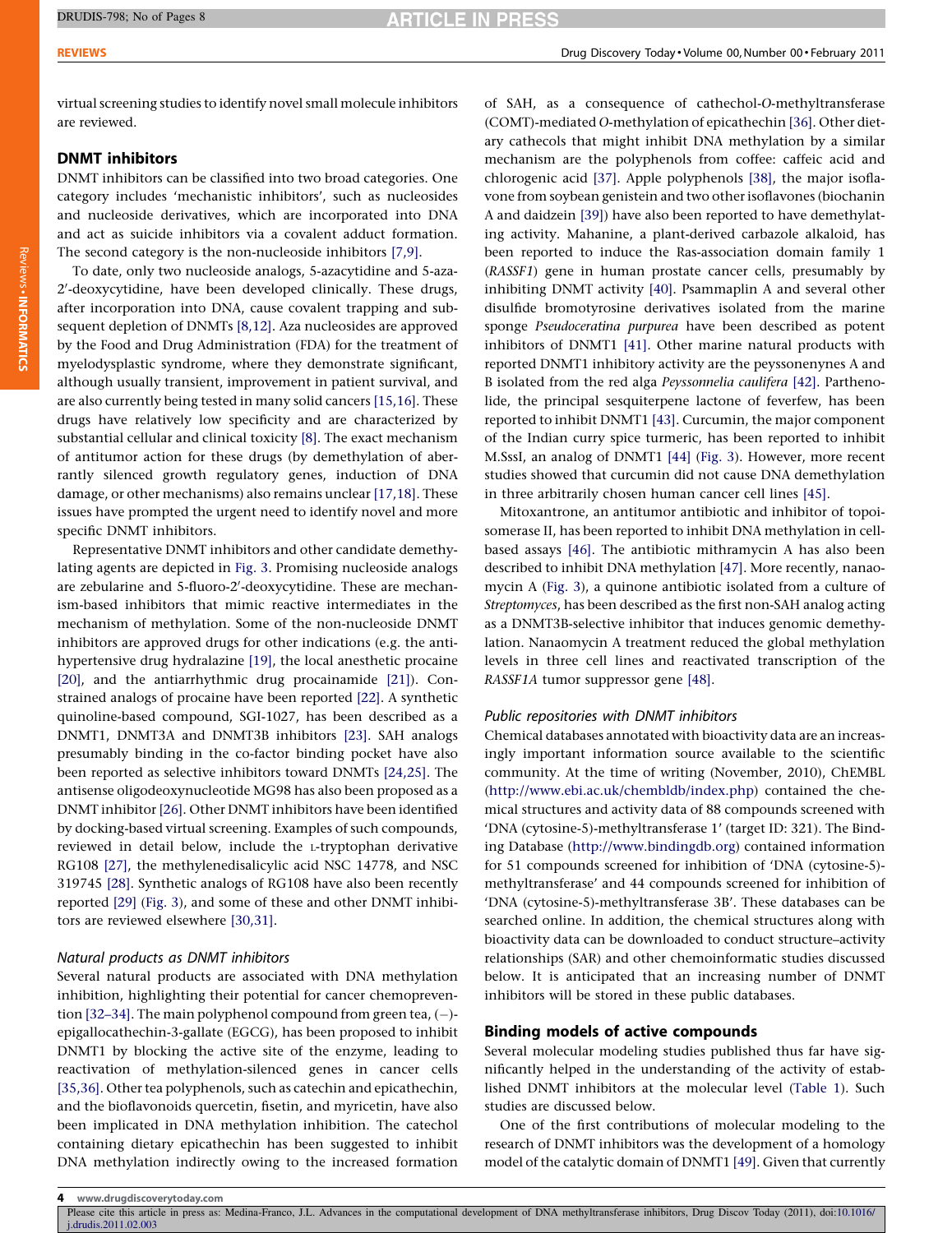TABLE 1

**ARTICLE IN PRES** 

<span id="page-4-0"></span>Drug Discovery Today • Volume 00, Number 00 • February 2011 Reviews And The Communication of the Communication of the Communication of the Communication of the Communication of the Communication of the Communication of the

Reviews -

INFORMATICS

Reviews . INFORMATICS

| DNMT inhibitors studied using molecular modeling and/or discovered through virtual screening. |                   |                                              |                                                                                                                                                                   |          |
|-----------------------------------------------------------------------------------------------|-------------------|----------------------------------------------|-------------------------------------------------------------------------------------------------------------------------------------------------------------------|----------|
| <b>Molecule</b>                                                                               | <b>Target</b>     | <b>Computational studies</b>                 | Major insights of the study                                                                                                                                       | Ref.     |
| Hydralazine                                                                                   | M.Hhal            | Docking                                      | Non-covalent inhibitor; hydrogen-bond network<br>with lysine and arginine residues                                                                                | [55]     |
|                                                                                               | DNMT1             | Docking and MD                               | Non-covalent stabilization with residues involved<br>in the mechanism of methylation; similar<br>interactions as nucleoside analogs                               | $[53]$   |
| Procaine                                                                                      | DNMT1             | Docking                                      | Non-covalent inhibitor with binding mode similar<br>to 2'-deoxycytidine and procainamide                                                                          | $[53]$   |
| Procainamide                                                                                  | DNMT1             | Docking                                      | Non-covalent inhibitor with binding mode similar<br>to 2'-deoxycytidine and procaine                                                                              | $[53]$   |
| Maleimide analog of RG108                                                                     | M.Hhal            | Docking                                      | Alkylates the catalytic cysteine with the maleimide moiety                                                                                                        | $[29]$   |
| EGCG                                                                                          | DNMT1             | Homology modeling<br>and docking             | Non-covalent inhibitor; gallate moiety is crucial for binding                                                                                                     | [35, 36] |
| Parthenolide                                                                                  | DNMT1             | Homology modeling<br>and docking             | Alkylates the catalytic cysteine with the $\gamma$ -methylene lactone                                                                                             | $[43]$   |
| Curcumin                                                                                      | DNMT1             | Homology modeling<br>and docking             | Alkylates the catalytic cysteine with the $\alpha$ -carbon atom of the<br>$bis$ - $\alpha$ , $\beta$ -unsaturated ketone or competes with the cofactor            | $[44]$   |
| Mithramycin A                                                                                 | DNMT1             | Docking                                      | The trisaccharide moiety can fit into the cytosine pocket                                                                                                         | $[47]$   |
| Nanaomycin A                                                                                  | DNMT3B            | Homology modeling<br>and docking             | Alkylates the catalytic cysteine with the $\alpha$ , $\beta$ -unsaturated<br>carbonyl system; non-covalent stabilization with residues<br>involved in methylation | [48]     |
| <b>RG108</b>                                                                                  | DNMT <sub>1</sub> | Docking-based virtual<br>screening           | One of the top-ranked hits; non-covalent inhibitor with a<br>new scaffold                                                                                         | $[27]$   |
| <b>NSC 14778</b>                                                                              | DNMT <sub>1</sub> | Multistep docking-based<br>virtual screening | One of the top-ranked consensus hits; non-covalent inhibitor<br>with a new scaffold                                                                               | [28]     |

known DNMTs show extensive conservation of their catalytic domain [\[50\],](#page-7-0) the available crystal structures of bacterial MTase M.HhaI (PDB: 6MHT) [\[13\],](#page-6-0) M.HaeIII (PDB: 1DCT) [\[51\]](#page-7-0) and the human DNMT2 (PDB: 1G55) [\[52\]](#page-7-0) were used to construct a homology model of the catalytic domain of DNMT1. The model showed not only a significant conformational preservation of the catalytic site, but also unique features. Differences included a replacement of a histidine amino acid (His1459) by an alanine at the corresponding position in both bacterial MTase, different sidechain conformations of two arginines (Arg1310 and Arg1312) in human DNMT1 and bacterial MTase, and the charged amino acids that are close to the active site. In the same work, the homology model was used to design N4-fluoroacetyl-5-azacytidine, which showed efficient inhibition of DNA methylation in human tumor cell lines [\[49\]](#page-7-0).

The homology model described above was also used to develop a binding mode of hydralazine [\(Fig. 3](#page-2-0)) with the catalytic domain of DNMT1 using docking and molecular dynamics (MD) [\[53\].](#page-7-0) The docking protocol used was validated by predicting and comparing the binding mode of substrate 2'-deoxycytidine and its analogs 5azacytidine and 5-aza-2'-deoxycytidine. The docking-based binding modes of the nucleoside analogs were in agreement with the proposed mechanism of methylation discussed in [Fig. 2](#page-1-0). Docking and MD simulations of hydralazine showed similar interactions within the binding pocket as nucleoside analogs, namely, a complex network of hydrogen bonds with arginine and glutamic acid residues that also have a major role in the mechanism of DNA methylation. In the same work, the putative binding models of procaine and procainamide ([Fig. 3\)](#page-2-0) were explored, with the

conclusion that the predicted binding modes of these two drugs are similar to those of 2'-deoxycytidine and other deoxycytidine analogs; for example, the carbonyl oxygen of procainamide and procaine occupy approximately the same position as that of the oxygen of the ribose ring of 2'-deoxycytidine [\[53\]](#page-7-0). However, it has been proposed that procaine and procanamide bind to GC-rich DNA sequences [\[20\].](#page-7-0) The binding mode of hydralazine with bacterial MTase M.HhaI (PDB: 5MHT) [\[54\]](#page-7-0) has also been studied using docking [\[55\],](#page-7-0) concluding that the four nitrogen atoms of hydralazine might form a hydrogen-bond network with lysine and arginine amino acids [\[55\]](#page-7-0).

The maleimide analog of RG108 [\(Fig. 3\)](#page-2-0) showed improved enzymatic inhibitory activity with DNMT1 over RG108 [\[29\].](#page-7-0) The binding mode of the maleimide was docked into the catalytic site of bacterial MTase M.HhaI (PDB: 1M0E) [\[56\].](#page-7-0) In the binding model, the carboxylate and carbonyl groups of the maleimide formed hydrogen bonds with arginine residues. In addition, the maleimide moiety is positioned close to the catalytic cysteine, suggesting a putative conjugate addition of a thiol to the maleimide [\[29\]](#page-7-0). The binding mode of this compound with human DNMT1 remains to be explored.

Several molecular modeling and docking studies have been reported with EGCG ([Fig. 3\)](#page-2-0) and have been reviewed recently [\[33\].](#page-7-0) In one study [\[35\],](#page-7-0) a homology model of the catalytic domain of DNMT1 was constructed using the crystal structure of bacterial MTase M.HhaI (PDB: 5MHT) as a template. EGCG and five analogs were docked into the putative cytosine pocket of the homology model. In the binding model, the gallate moiety of EGCG forms hydrogen bonds with glutamate and proline residues that appear

www.drugdiscoverytoday.com 5

Please cite this article in press as: Medina-Franco, J.L. Advances in the computational development of DNA methyltransferase inhibitors, Drug Discov Today (2011), doi[:10.1016/](http://dx.doi.org/10.1016/j.drudis.2011.02.003) [j.drudis.2011.02.003](http://dx.doi.org/10.1016/j.drudis.2011.02.003)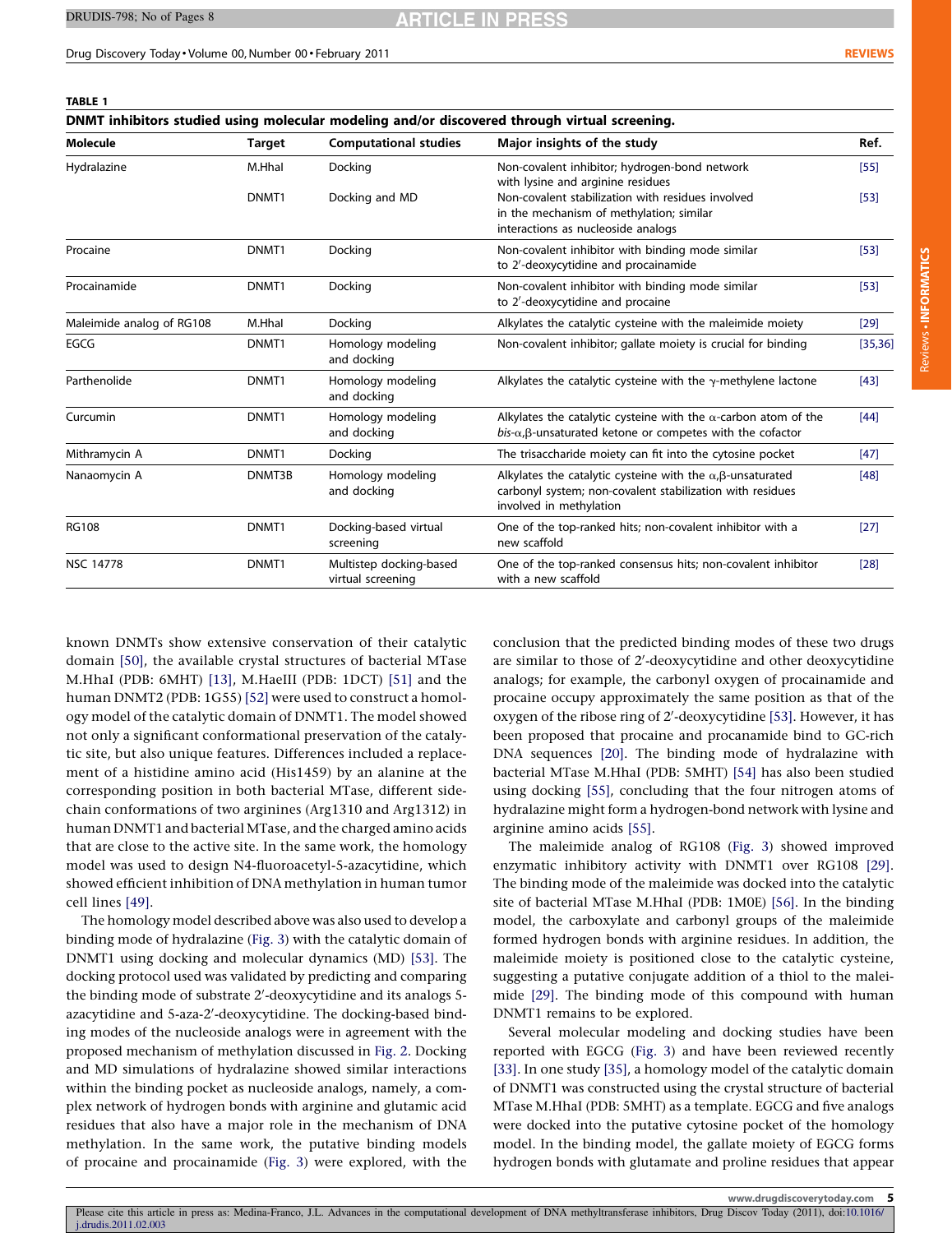**ARTICLE IN PRESS** 

to stabilize the flipped cytosine through hydrogen bonding and participate in the mechanism of methylation. The D ring of EGCG occupies a similar binding pocket as the pyrimidyl ring of cytosine in the structural model of DNMT1, and the catalytic cysteine makes additional hydrogen bonds with hydroxyl groups in the A and B rings of EGCG [\[35\].](#page-7-0) In a later study, EGCG was also docked into the catalytic site of a homology model of DNMT1, which was constructed from M.HhaI (PDB: 5MHT). Results also suggested the formation of hydrogen bonds between the gallate moiety and a glutamate residue that participate in the mechanism of methylation [\[36\]](#page-7-0).

To rationalize the activity of parthenolide [\(Fig. 3\)](#page-2-0), this natural product was docked into the catalytic site of a homology model of DNMT1, therein constructed based on M.HhaI (PDB: 5MHT) [\[43\]](#page-7-0). A notable feature of the binding model proposed is that the  $\gamma$ methylene lactone of parthenolide overlaps with the C-5 atom of the modeled cytosine ring in the catalytic site; the  $\gamma$ -carbon atom of parthenolide is close to the S-atom of the catalytic cysteine. These results suggest that parthenolide inhibits DNMT1 through alkylation of the catalytic cysteine [\[43\]](#page-7-0). A similar mechanism of inhibition was proposed for curcumin based on a docking study with a homology model of the catalytic site of DNMT1 [\[44\].](#page-7-0) In the docking model, the  $\alpha$ -carbon atom of the bis- $\alpha$ , $\beta$ -unsaturated ketone is close to the catalytic cysteine [\[44\].](#page-7-0) Suicide inhibition without toxic damage in genomic DNA has been proposed as an attractive strategy to develop DNMT inhibitors [\[57\]](#page-7-0). A docking study with mithramycin A has been published suggesting that this natural product binds into the catalytic domain of DNMT1 [\[47\].](#page-7-0)

As discussed earlier, nanaomycin A ([Fig. 3\)](#page-2-0) is the first reported non-SAH analog acting as a DNMT3B-selective inhibitor [\[48\]](#page-7-0). To rationalize at the molecular level the activity of the natural product, in that study nanaomycin A was docked with a homology model of the catalytic site of DNMT3B [\[48\]](#page-7-0). The homology model of DNMT3B was constructed using the crystal structure of DNMT3A (PDB: 2QRV) as a template [\[58\]](#page-7-0). In the binding model, the carboxylic acid, hydroxyl group and adjacent carbonyl oxygen atoms were predicted to form an extensive hydrogen-bond network with the side chains of arginine amino acids. Additionally, the hydroxyl group of nanaomycin A formed a hydrogen bond with the side chain of a glutamic acid residue. Interestingly, similar hydrogen bond interactions with the equivalent glutamic acid and arginine residues that participate in the mechanism of methylation were not observed in the docking studies with DNMT1. These results provide a possible structural explanation for the enzyme selectivity of the natural product [\[48\].](#page-7-0) Furthermore, based on the binding model of nanaomycin A with DNMT3B, along with the experimental and theoretical evidence of the reaction between quinones and cysteine-rich proteins, it was hypothesized that the catalytic cysteine performs a nucleophilic Michael 1,4 addition to the  $\alpha$ , $\beta$ -unsaturated carbonyl system of nanaomycin A. Interestingly, a similar plausible reaction was not observed in the binding model with DNMT1, which further provided a theoretical basis to the experimental selectivity toward DNMT3B [\[48\].](#page-7-0)

A protein dynamics study of the catalytic domains of four DNMTs upon binding of SAM has been recently published [\[59\]](#page-7-0). In this study, the apo protein, SAM-bound and SAH-bound complexes were studied for crystal structures of DNMT3A (PDB: 2QRV), DNMT2 (PDB: 1G55) and homology models of DNMT1 and

DNMT3B. The homology models of DNMT1 and DNMT3B were constructed based on the crystal structures of the catalytic domains of bacterial HhaI (PDB: 2HMY) and DNMT3A, respectively. No dramatic conformational changes were observed upon the SAM or SAH binding in any of the four DNMTs on a nanosecond scale. It was also concluded that cytosine DNMTs appear to use internal dynamic events to facilitate the cofactor binding for the catalysis [\[59\].](#page-7-0)

### Virtual screening for small molecule inhibitors

Until now, most compounds associated with DNA methylation inhibition have been identified fortuitously, and even fewer have been validated as directly targeting DNMTs in vitro or in vivo. Limited studies have been reported thus far to explore systematically the DNMT inhibition properties of large compound databases. Experimental characterization of hundreds or thousands of small molecules as demethylating agents would be a daunting task in terms of cost and time. To accelerate systematic screening, computational techniques, including virtual screening, are increasingly being used to identify active compounds.

#### Screening of the National Cancer Institute database

Application of a docking-based virtual screening approach, with a validated homology model of DNMT1 [\[49\],](#page-7-0) has been published [\[27\]](#page-7-0). In a first study, 1990 compounds available from the Diversity Set of the National Cancer Institute (NCI; [http://dtp.nci.nih.gov/\)](http://dtp.nci.nih.gov/) were the starting point for a virtual screening. Compounds with undesirable size, hydrophobicity and uncommon atom types were filtered out. Two top-scoring compounds were experimentally tested that showed activity both in vitro and in vivo. RG108 ([Fig. 3\)](#page-2-0) showed an  $IC_{50} = 0.60 \mu M$  with M.SssI [\[27\]](#page-7-0). Additional characterization showed that this L-tryptophan derivative did not cause covalent enzyme trapping and that the carboxylate group has an essential role in the binding with the enzyme because the analog without this moiety is inactive [\[60\]](#page-7-0).

In a follow-up study, a larger set of the NCI database totaling over 260,000 compounds was the starting point to identify additional DNMT1 inhibitors [\[28\]](#page-7-0). To focus the computational screening on compounds that could be promising for further development, the authors selected a subset of approximately 65,000 lead-like molecules. The NCI lead-like set was further filtered using a high-throughput virtual screening protocol. As part of the screening, three docking programs were used. Favorable docking scores from all three docking approaches were pooled to create a total of 24 consensus compounds. Of the 24 molecules that were identified, 13 were obtained for experimental testing. Seven out of the 13 consensus hits had detectable DNMT1 inhibitory activity in biochemical assays. Further experimental characterization of active compounds showed that six out of these seven inhibitors appeared selective for DNMT1 and did not inhibit the DNMT3B methyltransferase. The methylenedisalicylic acid derivative, NSC 14778 [\(Fig. 3\)](#page-2-0), showed an  $IC_{50} = 92 \mu M$  with DNMT1 and an  $IC_{50} = 17 \mu M$  with DNMT3B. The observed potency was comparably low for most test compounds, which was partially attributed to the high amount of protein used in the biochemical assay. Despite the low potency, the virtual screening was successful in that it identified diverse scaffolds that were not previously reported for DNMT inhibitors and that represent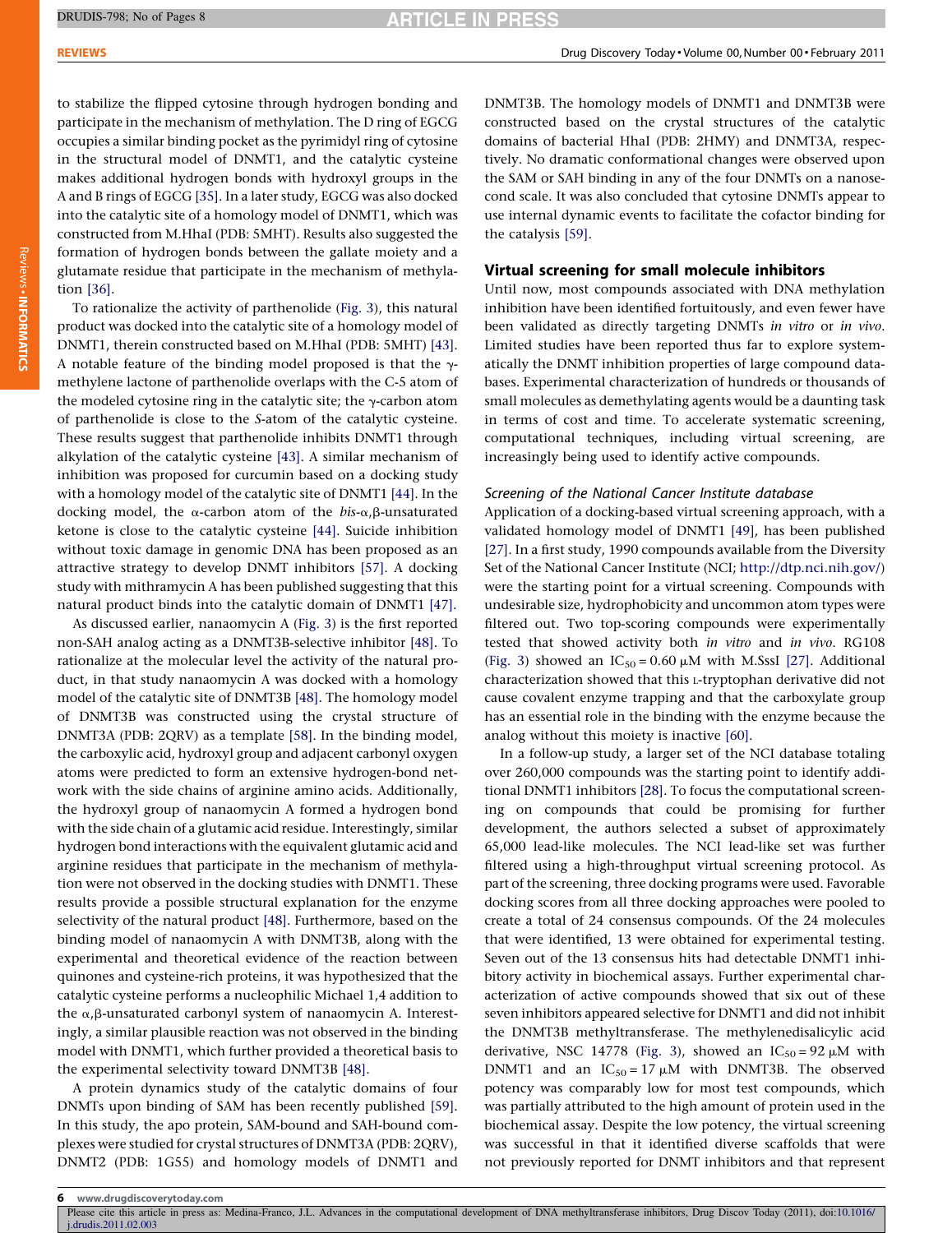<span id="page-6-0"></span>excellent candidates for optimizing their inhibitory activity and selectivity.

#### Screening of natural products

As discussed above, natural products are attractive sources of DNMT inhibitors. Active compounds from natural sources can be drug candidates themselves or can be the starting point of optimization programs [\[32\].](#page-7-0) In an initial effort to screen systematically the large chemical space covered by compounds of natural origin and identify potential DNMT1 inhibitors, a public collection of natural products was screened computationally [\[45\]](#page-7-0). The starting point was a collection with more than 89,000 natural products obtained from a public database. A selected subset of 14,053 lead-like compounds was subjected to a multistep dockingbased virtual screening approach with a homology model of the catalytic site of DNMT1. A set of 58 consensus hits was identified. Interestingly, one of the hits was a methylenedisalicylic acid derivative that also was identified as a hit in the virtual screening of the NCI database previously reported [\[28\].](#page-7-0) The experimental evaluation of the natural products that were consensus hits is ongoing [\[45\].](#page-7-0)

Liu et al. [\[44\]](#page-7-0) have reported the docking-based screening of a set of 44 natural germacrolides with a homology model of DNMT1. It was concluded that  $\gamma$ -methylactone compounds could be effective inhibitors, and these studies resulted in the discovery of pathenolide discussed above.

#### Concluding remarks

DNA methylation represents a central mechanism for mediating epigenetic gene regulation, and the development of DNMT inhibitors provides novel opportunities for cancer therapy and other diseases. Limited but informative crystallographic structures of DNMT3A, DNMT3L and DNMT2 are currently available. Recent structural studies of the catalytic site of DNMTs using molecular dynamics simulations are starting to shed light on the dynamic behavior of these enzymes. Despite the current lack of a crystal structure of the catalytic domain of DNMT1, one of the most

attractive isoforms for experimental cancer therapies, several homology models have been constructed. Docking and molecular dynamics simulations with homology models of DNMT1, DNMT3B and crystallographic structures of other isoforms have helped to rationalize, at the molecular level, the enzymatic activity of several natural products and other small-molecule inhibitors, including hydralazine and RG108.

Several of these studies have generated hypotheses that can guide future experimental and theoretical studies directed to increase current knowledge of the mechanism of inhibition and optimization of DNMT inhibitors. Successful docking-based virtual screenings have been conducted with DNMT1 yielding novel scaffolds as starting points for optimization programs. The binding models developed for active compounds with DNMT1 or DNMT3B might serve as a basis for structure-guided optimization cycles. These efforts can be complemented with ligand-based approaches, such as similarity searching and pharmacophore modeling. The last two approaches are currently unexploited for DNMT inhibitors. Ligand-based methods, including SAR studies, can benefit from the information stored in public molecular databases, where activity information for DNMT inhibitors is starting to be deposited. Taken together, computational studies conducted with DNMTs and DNMT inhibitors form part of the multidisciplinary and synergistic efforts to further develop DNMTs as promising therapeutic agents for the treatment of cancer and other diseases.

#### Conflict of interest

The authors declare that they do not have any conflict of interest related to this manuscript.

#### Acknowledgements

We thank Karina Martínez-Mayorga, Frank Lyko, Alfonso Dueñas and Keith D. Robertson for helpful discussions. We are also very grateful to Karen Gottwald for proofreading the article, and to the State of Florida, Executive Office of the Governor's Office of Tourism, Trade, and Economic Development. J.L.M-F. thanks the Menopause & Women's Health Research Center.

#### References

- 1 Robertson, K.D. (2001) DNA methylation, methyltransferases, and cancer. Oncogene 20, 3139–3155
- 2 Goll, M.G. and Bestor, T.H. (2005) Eukaryotic cytosine methyltransferases. Annu. Rev. Biochem. 74, 481–514
- 3 Yokochi, T. and Robertson, K.D. (2002) Preferential methylation of unmethylated DNA by mammalian de novo DNA methyltransferase Dnmt3a. J. Biol. Chem. 277, 11735–11745
- 4 Cheng, X.D. and Blumenthal, R.M. (2008) Mammalian DNA methyltransferases: a structural perspective. Structure 16, 341–350
- 5 Schaefer, M. and Lyko, F. (2010) Solving the Dnmt2 enigma. Chromosoma 119, 35–40
- 6 Goll, M.G. et al. (2006) Methylation of tRNAAsp by the DNA methyltransferase homolog Dnmt2. Science 311, 395–398
- 7 Sippl, W. and Jung, M. (2009) DNA methyltransferase inhibitors. In Epigenetic Targets in Drug Discovery (Sippl, W. and Jung, M., eds), pp. 163–183, Wiley-VCH
- 8 Stresemann, C. and Lyko, F. (2008) Modes of action of the DNA methyltransferase inhibitors azacytidine and decitabine. Int. J. Cancer 123, 8–13
- 9 Mai, A. and Altucci, L. (2009) Epi-drugs to fight cancer: from chemistry to cancer treatment, the road ahead. Int. J. Biochem. Cell Biol. 41, 199–213
- 10 Lan, J. et al. (2010) DNA methyltransferases and methyl-binding proteins of mammals. Acta Biochim. Biophys. Sin. 42, 243–252
- 11 Vilkaitis, G. et al. (2001) The mechanism of DNA cytosine-5 methylation. Kinetic and mutational dissection of Hhai methyltransferase. J. Biol. Chem. 276, 20924– 20934
- 12 Schermelleh, L. et al. (2005) Trapped in action: direct visualization of DNA methyltransferase activity in living cells. Nat. Methods 2, 751–756
- 13 Klimasauskas, S. et al. (1994) Hhal methyltransferase flips its target base out of the DNA helix. Cell 76, 357–369
- 14 Kumar, S. et al. (1997) DNA containing 4'-thio-2'-deoxycytidine inhibits methylation by Hhai methyltransferase. Nucleic Acids Res. 25, 2773–2783
- 15 Issa, J.P.J. et al. (2005) Azacitidine. Nat. Rev. Drug Discov. 4, 275–276
- 16 Schrump, D.S. et al. (2006) Phase I study of decitabine-mediated gene expression in patients with cancers involving the lungs, esophagus, or pleura. Clin. Cancer Res. 12, 5777–5785
- 17 Fandy, T.E. et al. (2009) Early epigenetic changes and DNA damage do not predict clinical response in an overlapping schedule of 5-azacytidine and entinostat in patients with myeloid malignancies. Blood 114, 2764–2773
- 18 Palii, S.S. et al. (2008) DNA methylation inhibitor 5-Aza-2'-deoxycytidine induces reversible genome-wide DNA damage that is distinctly influenced by DNA methyltransferases 1 and 3B. Mol. Cell. Biol. 28, 752–771
- 19 Arce, C. et al. (2006) Hydralazine target: from blood vessels to the epigenome. J. Transl. Med. [10.1186/1479-5876-4-10](http://dx.doi.org/10.1186/1479-5876-4-10)